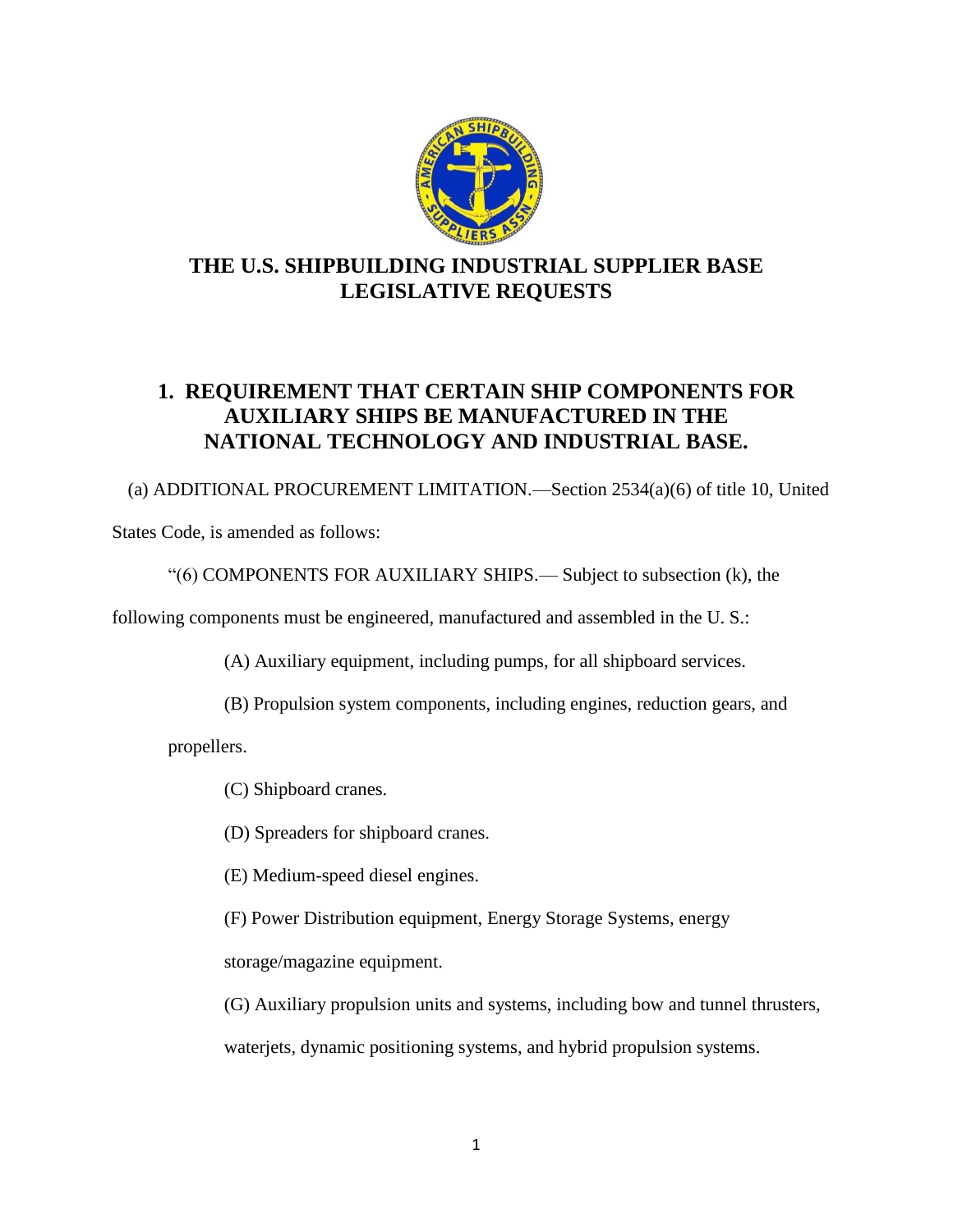(H) Ship service power generators and emergency generators, and hybrid drive systems.

(I) Military Qualified Wire and Cable and derived products.

(J) Propulsion shafting.

(K) Crankshafts for marine engines.

(L) Specialized Valves for pneumatic, fuel, firefighting, countermeasure wash

down, and chilled water systems.

(M) Air circuit breakers.

(N) LV & HV switchgear.

- (O) Power converters.
- (P) Power inverters.

(Q) Frequency converters.

(R) Aircraft Electrical Starting Stations (AESS).

(S) Degaussing systems.

- (T) Static Automatic Bus Transfer Switches (SABTs).
- (U) Inertial navigation systems and gyrocompass.
- (V) Propulsion and ship's service diesel engines.

(b) IMPLEMENTATION.—Subsection (k) is amended as follows:

"(k) IMPLEMENTATION OF AUXILIARY SHIP COMPONENT LIMITATION.—

Subsection (a)(6) applies only with respect to contracts awarded by the Secretary of a military department for new construction of an auxiliary ship after the date of the enactment of the National Defense Authorization Act for Fiscal Year 2021 using funds available for National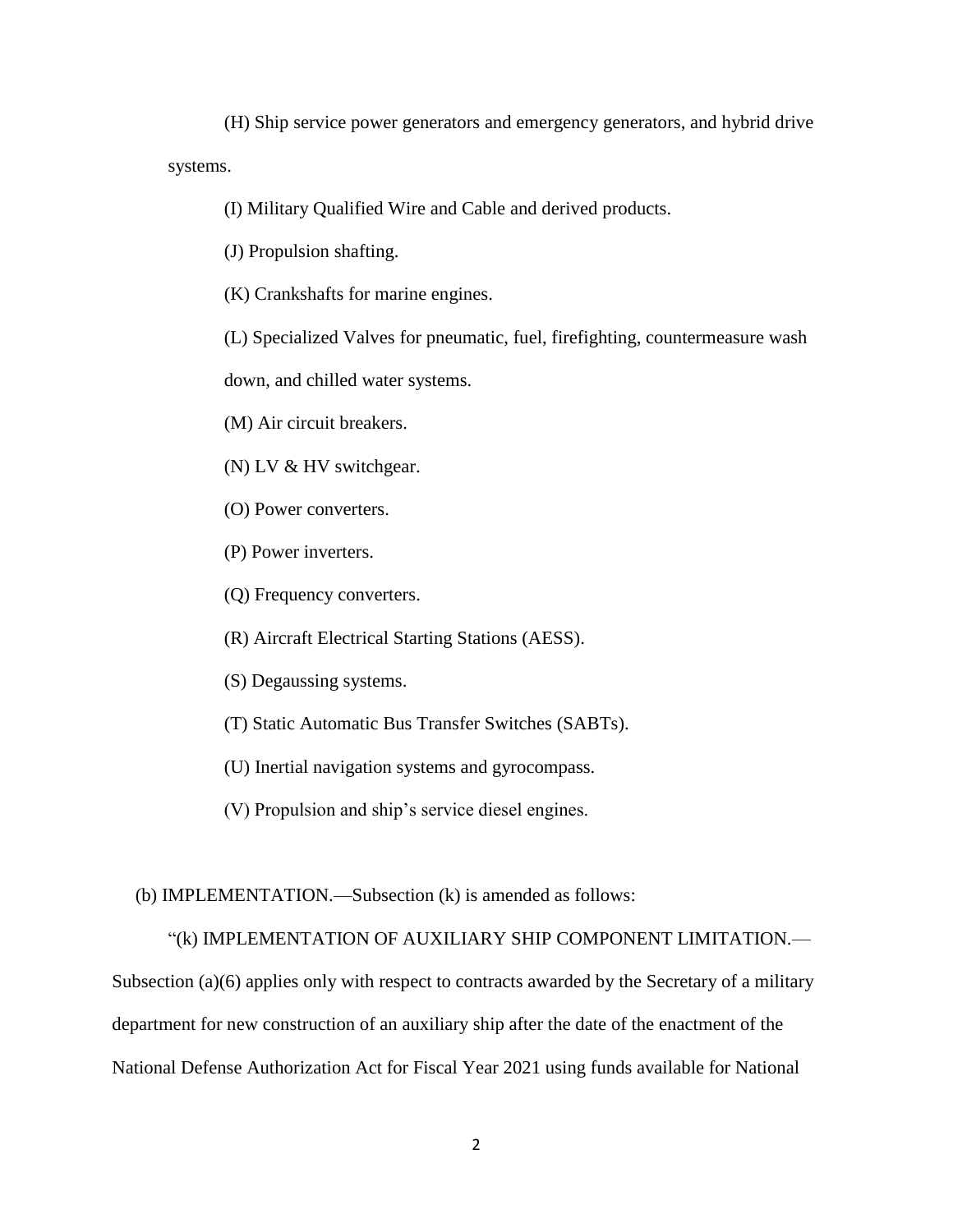Defense Sealift Fund programs or Shipbuilding and Conversion, Navy. For purposes of this subsection, the term 'auxiliary ship' does not include an icebreaker."

## **2. SHIPBUILDLING COMPONENT SUPPLY CHAIN RISK MITIGATION THROUGH REQUIREMENTS GENERATION** (Report language)

The Committee notes that supply chain risk issues have grown in importance as the U.S. defense acquisition supply base has become increasingly global. The Committee further recognizes that supply chain risk mitigation is requirements-specific and should be addressed early in the acquisition process to allow for tailoring where appropriate. Specifically, the committee is concerned that the shipbuilding supplier base has experienced significant contraction over the past several decades, resulting in single or only a few sources for critical components for propulsion and electrical generation and control. Several recent shipbuilding programs have incorporated foreign components at the expense of domestic suppliers, increasing risk both for the critical domestic supplier base and for potential acquisition of foreign components that may expose U.S. Navy ships to cyber-security threats. The Navy is directed to incorporate requirements for domestically manufactured components in acquisition plans for future ship acquisition programs, so that all elements of the US shipbuilding industrial base (shipyards, suppliers, and repair yards) are considered, with greater attention to potential impact on fragile sources of supply, recognition of past performance by a trusted domestic supplier base, impact on life-cycle support, and impact across other government shipbuilding programs. These factors should be included in both the requirements generation and concept design efforts for the "Large Surface Combatant" and the "Next Generation Medium Amphibious" and "Next

Generation Medium Logistics" ships.

3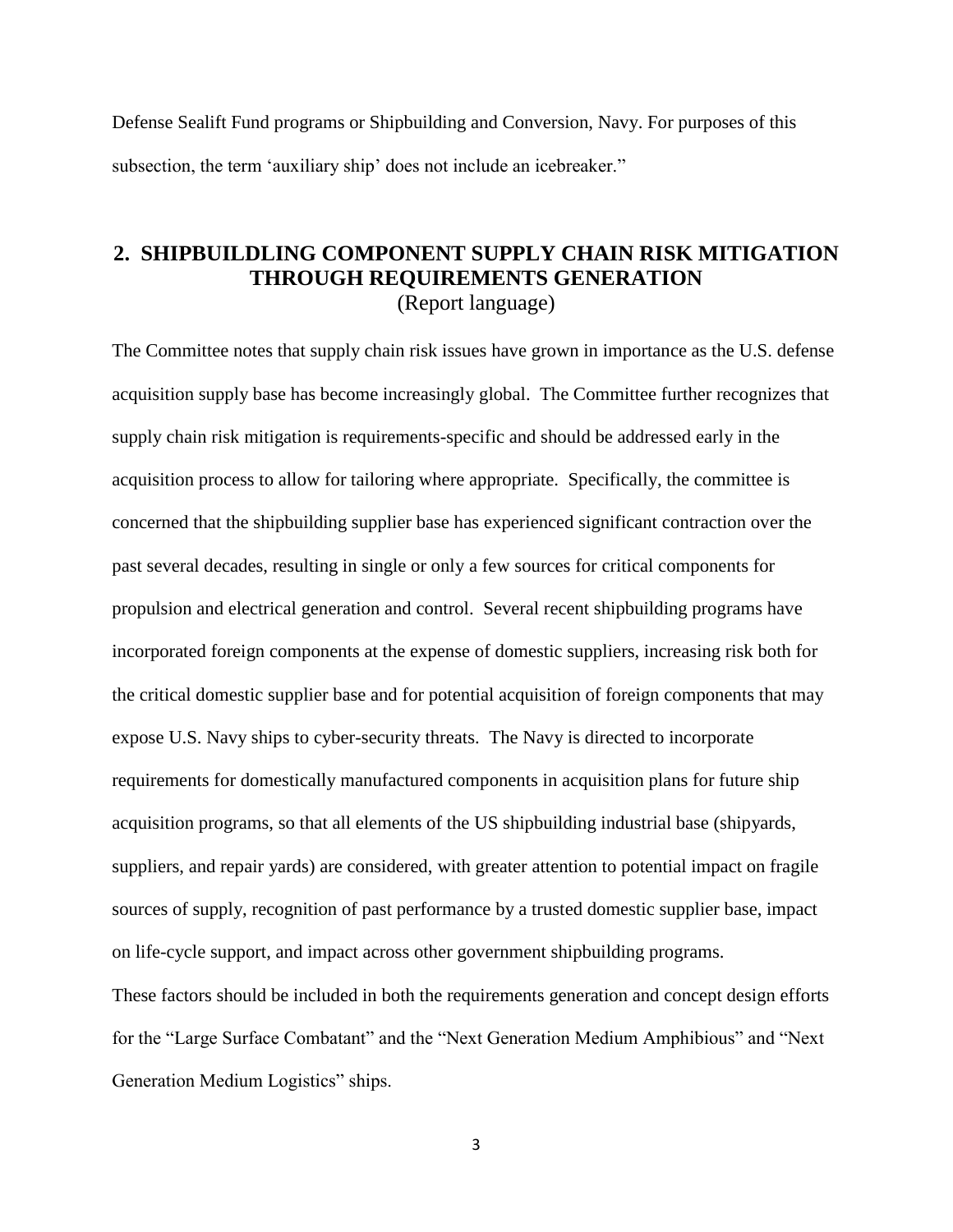### **3. NAVY FFG(X)**

#### **BILL LANGUAGE**

Sec. None of the funds provided in this Act for the  $FFG(X)$  Frigate program shall be used to award a new contract that provides for the acquisition of the following components unless those components are manufactured in the United States: Air circuit breakers; gyrocompasses; electronic navigation chart systems; steering controls; pumps; propulsion and machinery control systems; totally enclosed lifeboats; auxiliary equipment pumps; shipboard cranes; auxiliary chill water systems; propulsion propellers and other components outlined below:

(A) Auxiliary equipment, including pumps, for all shipboard services.

- (B) Propulsion system components, including engines, reduction gears, and propellers.
- (C) Shipboard cranes.
- (D) Spreaders for shipboard cranes.
- (E) Medium-speed diesel engines.

(F) Power Distribution equipment, Energy Storage Systems, energy storage/magazine equipment.

(G) Auxiliary propulsion units and systems, including bow and tunnel thrusters,

waterjets, dynamic positioning systems, and hybrid propulsion systems.

(H) Ship service power generators and emergency generators, and hybrid drive systems.

(I) Military Qualified Wire and Cable and derived products.

(J) Propulsion shafting.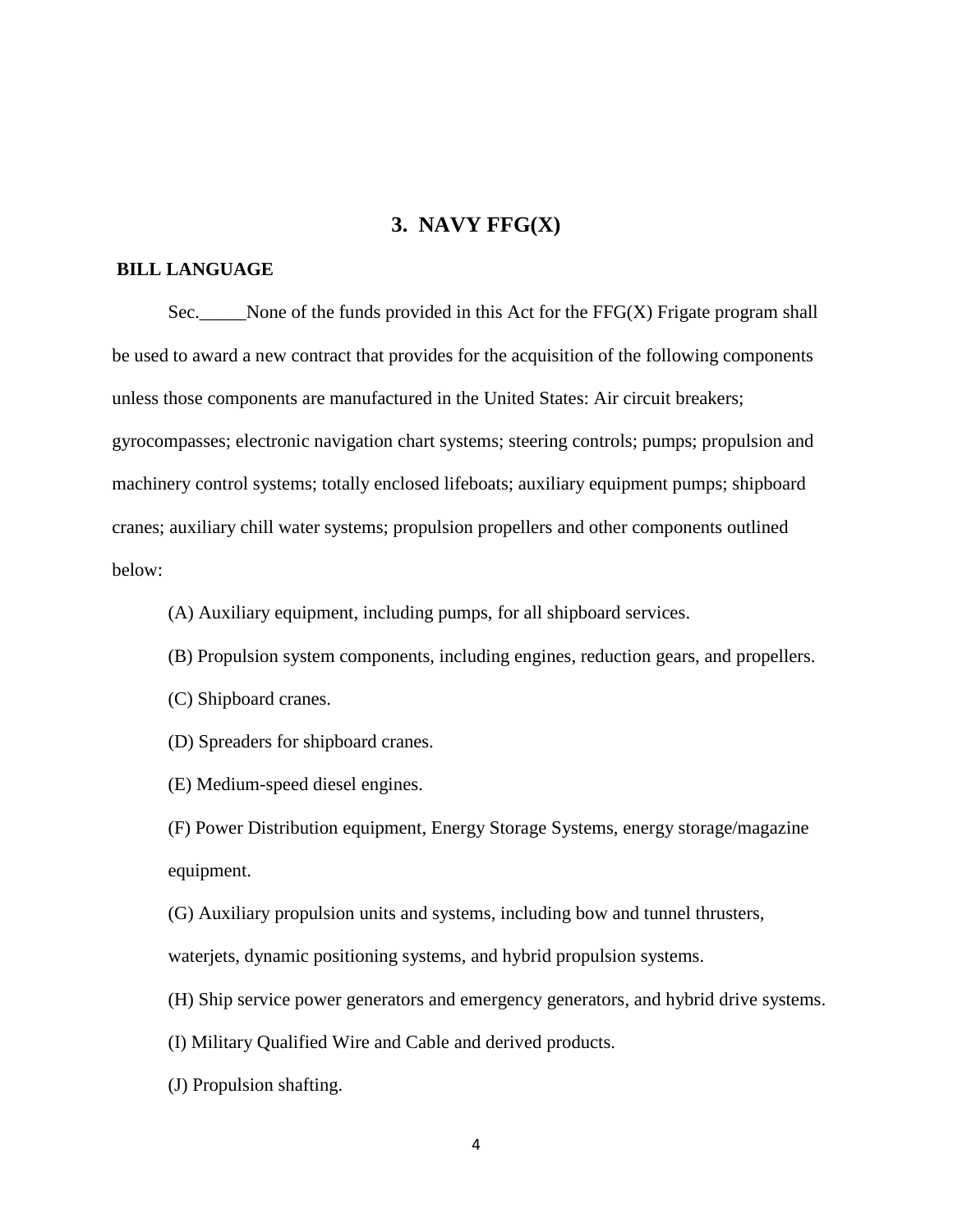(K) Crankshafts for marine engines.

(L) Specialized Valves for pneumatic, fuel, firefighting, countermeasure wash down, and chilled water systems.

(M) Air circuit breakers.

(N) LV & HV switchgear.

- (O) Power converters.
- (P) Power inverters.
- (Q) Frequency converters.
- (R) Aircraft Electrical Starting Stations (AESS).
- (S) Degaussing systems.
- (T) Static Automatic Bus Transfer Switches (SABTs).
- (U) Inertial navigation systems and gyrocompass.
- (V) Propulsion and ship's service diesel engines.

Provided, That the Secretary of the Navy shall incorporate United States manufactured propulsion engines, propulsion reduction gears, and propulsion shafts into the FFG(X) Frigate program.

### **REPORT LANGUAGE**

There remain concerns with the dependence of the Department of the Navy to source surface ship components from foreign industry partners rather than promote a robust domestic industrial base. The Committee directs the Secretary of the Navy to procure certain components for the FFG(X) Frigate program from United States suppliers, including the following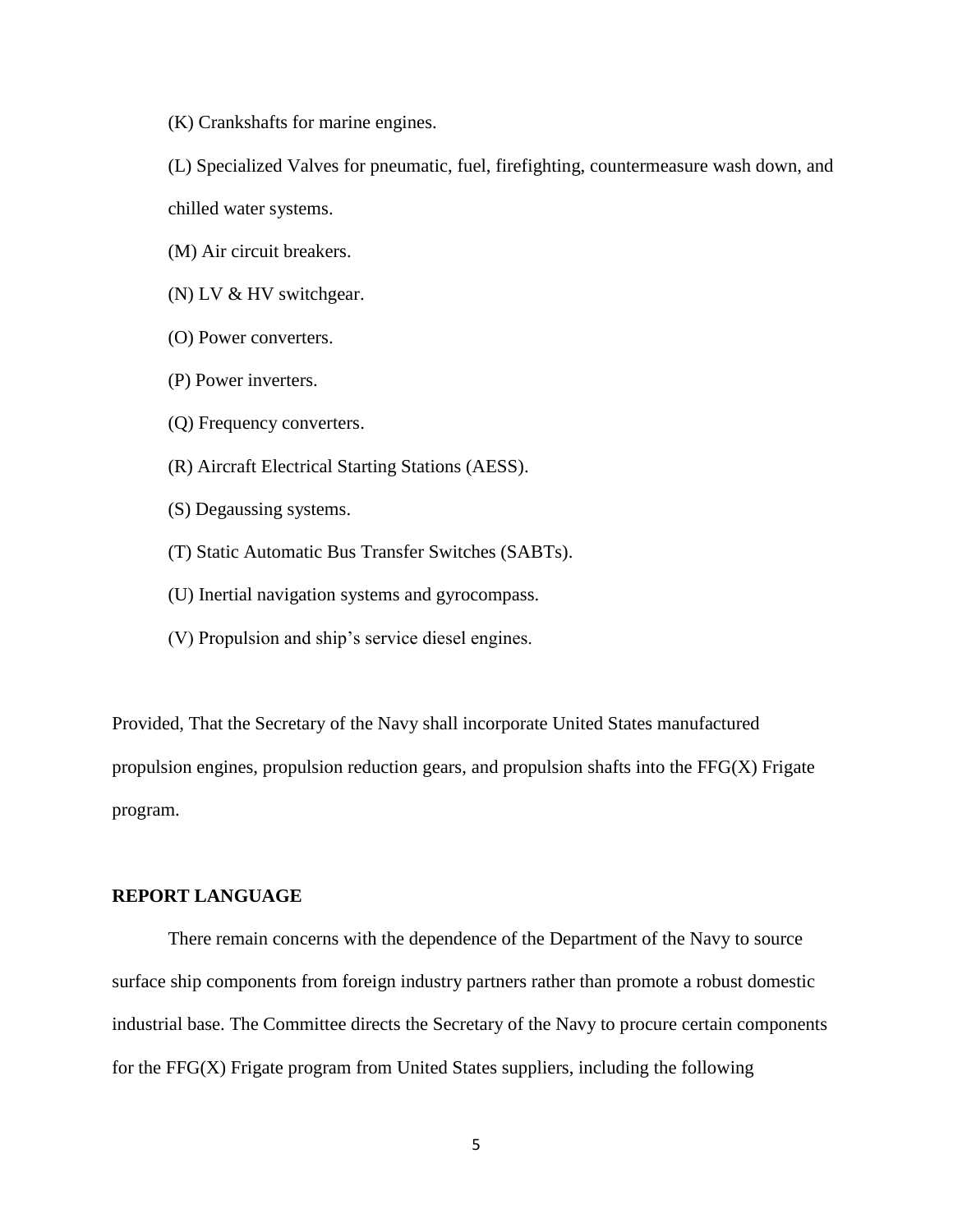components:

- (A) Auxiliary equipment, including pumps, for all shipboard services.
- (B) Propulsion system components, including engines, reduction gears, and propellers.
- (C) Shipboard cranes.
- (D) Spreaders for shipboard cranes.
- (E) Medium-speed diesel engines.
- (F) Power Distribution equipment, Energy Storage Systems, energy storage/magazine equipment.
- (G) Auxiliary propulsion units and systems, including bow and tunnel thrusters,

waterjets, dynamic positioning systems, and hybrid propulsion systems.

- (H) Ship service power generators and emergency generators, and hybrid drive systems.
- (I) Military Qualified Wire and Cable and derived products.
- (J) Propulsion shafting.
- (K) Crankshafts for marine engines.

(L) Specialized Valves for pneumatic, fuel, firefighting, countermeasure wash down, and chilled water systems.

- (M) Air circuit breakers.
- (N) LV & HV switchgear.
- (O) Power converters.
- (P) Power inverters.
- (Q) Frequency converters.
- (R) Aircraft Electrical Starting Stations (AESS).